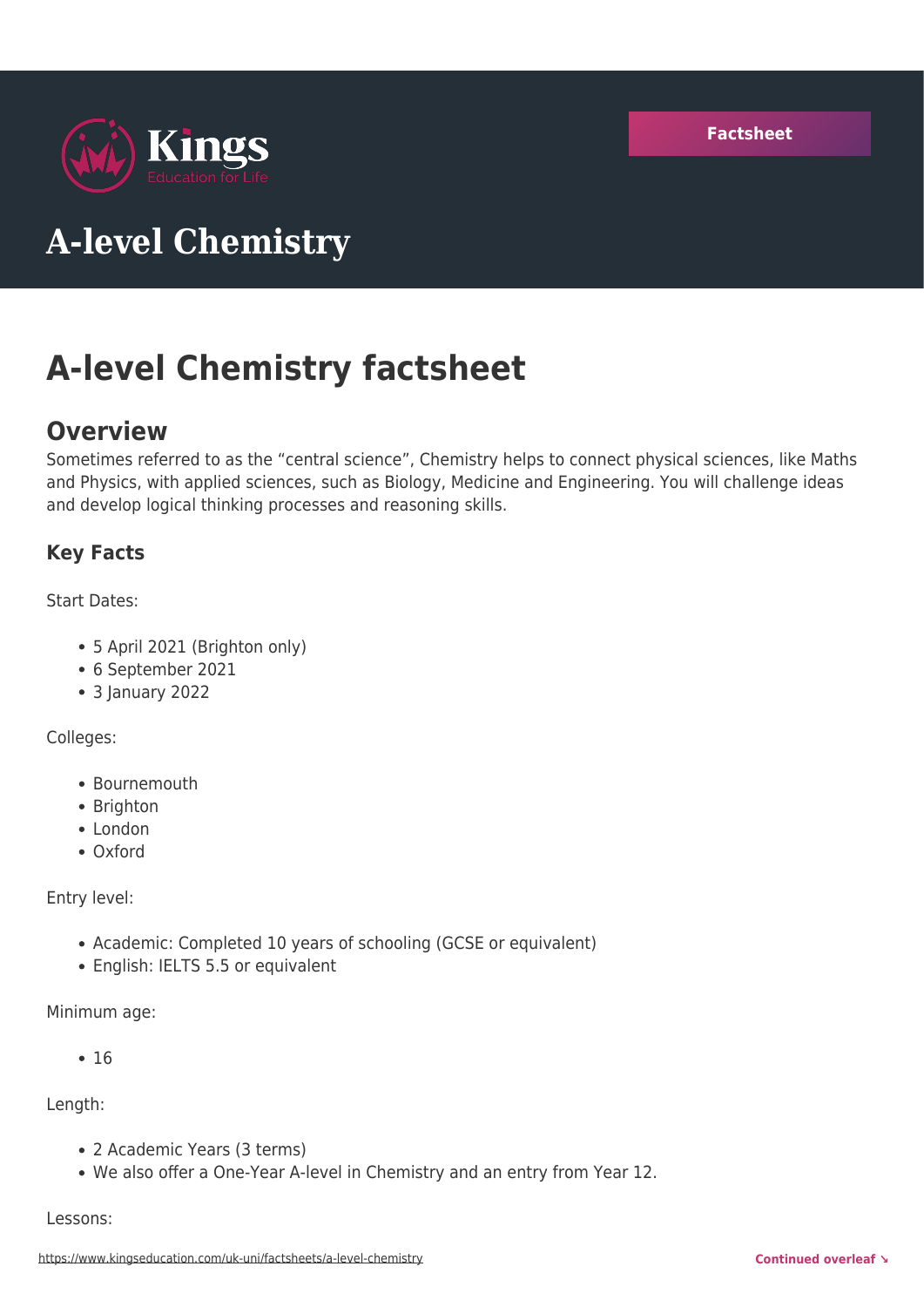Average 7 hours per week for each A-level subject (plus homework and private study)

Class size:

 $-4-10$ 

## **Learning outcomes**

- Gain UK national university entrance qualification
- Raise English to university level
- Develop study skills required at degree level
- Develop specialist subject expertise

# **Course content and structure**

The following syllabus outline is based on AQA exam board content. Please note that exam boards may vary from college to college.

## **Year 1**

Physical Chemistry

- Atomic structure
- Amount of substance
- Bonding
- Energetics
- Kinetics
- Chemical equilibria and Le Chatelier's principle
- Oxidation, reduction and redox equations

Inorganic Chemistry

- Periodicity
- Group 2, the alkaline earth metals
- Group 7 (17), the halogens

#### Organic Chemistry

- Introduction to organic chemistry
- Alkanes
- Halogenoalkanes
- Alkenes
- Alcohols
- Organic analysis

## **Year 2**

Physical Chemistry

- Thermodynamics
- Rate equations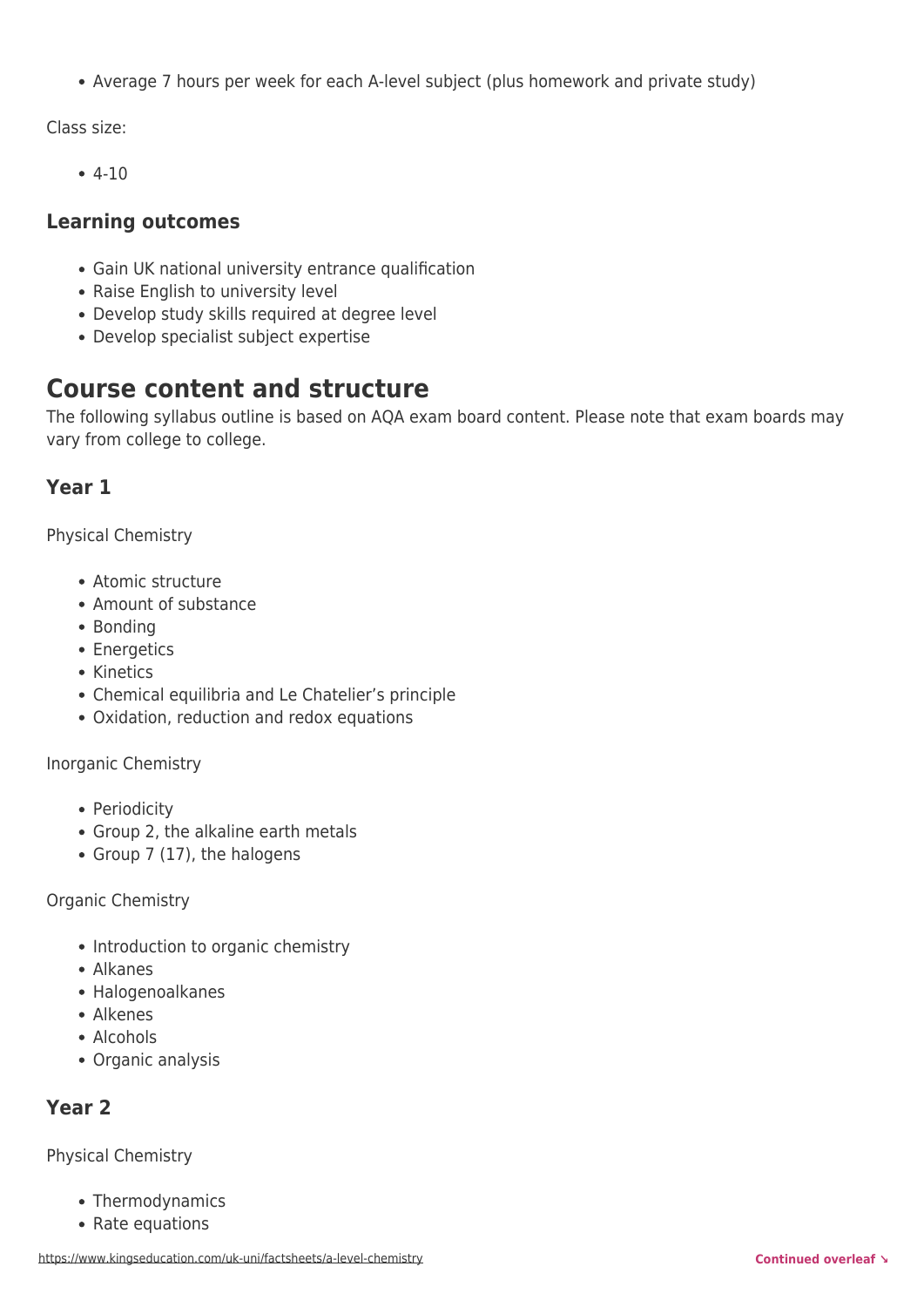- Equilibrium constant Kp for homogeneous systems
- Electrode potential and electrochemical cells
- Acids and bases

#### Inorganic Chemistry

- Properties of Period 3 elements and their oxides
- Transition metals
- Reactions of ions in aqueous solution

Organic Chemistry

- Optical isomerism
- Aldehydes and ketones
- Carboxylic acids and derivatives
- Aromatic chemistry
- Amines
- Polymers
- Amino acids, proteins and DNA
- Organic synthesis
- Nuclear magnetic resonance
- Spectroscopy
- Chromatography

## **Typical A-level subject combinations with Chemistry**

- Chemistry, Maths and Biology
- Chemistry, Maths and Physics
- Chemistry, Maths and Economics

### **Sample enrichment activities**

- The Big Bang fair, NEC Birmingham
- Natural History Museum visit
- Oxford University Science laboratory visit
- Oxford University School of Medicine visit
- University of Birmingham STEM open day
- The Royal Society, London
- Science Club
- Science in the News Club
- Google Science Fair
- Spectroscopy in a Suitcase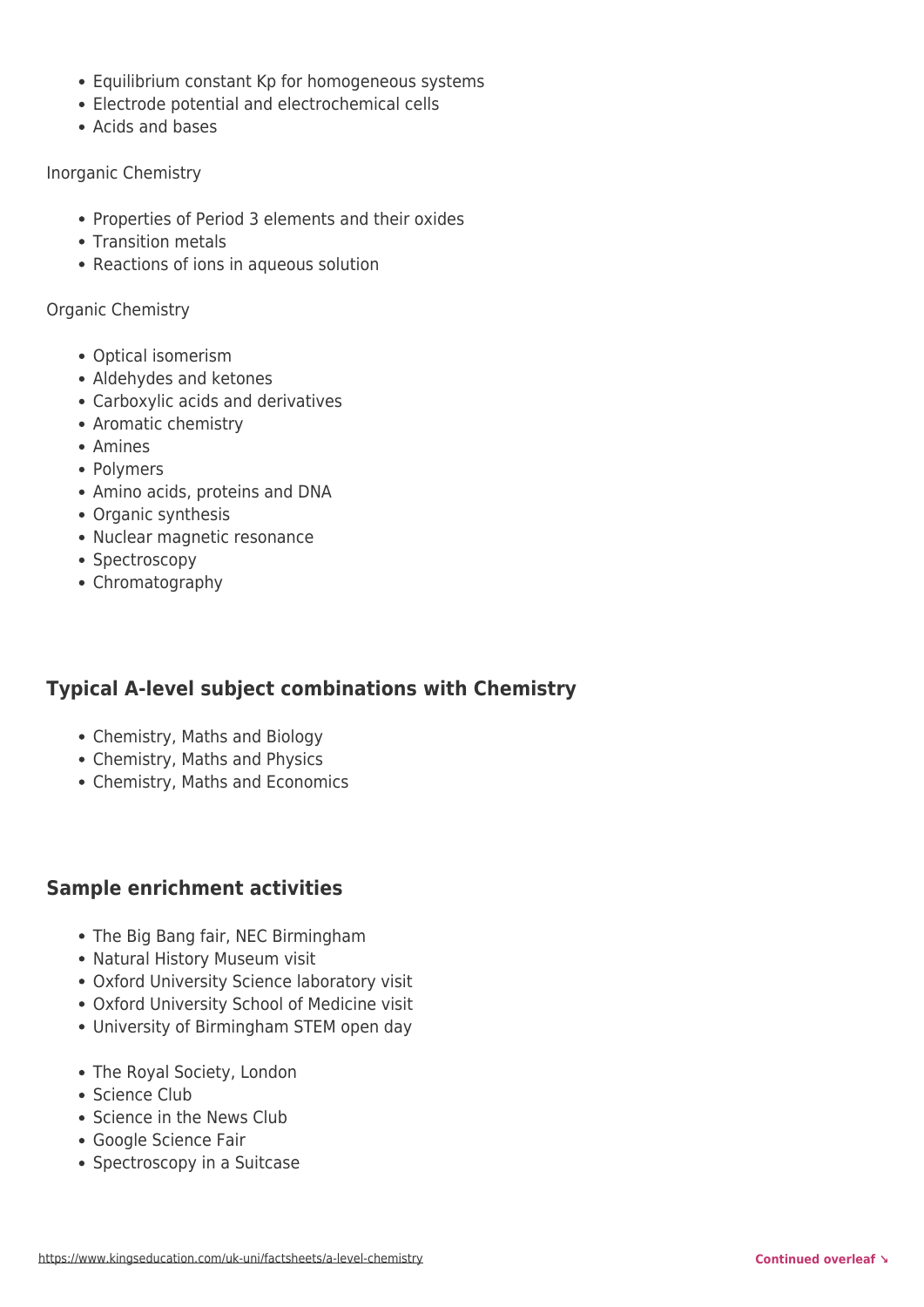## **Sample academic calendar (2021-2022)**

### **Year 1**

September

- 6th: term starts
- Student induction

#### **October**

- 18 22nd: half term
- Progress tests

#### November

University fairs and talks

#### December

- 10th: term ends
- End of term exams

#### January

3rd: term starts

#### February

- 10th 11th: half term
- Progress tests
- University fairs

#### March

- End of term exams
- 18th: term ends

#### April

4h: term starts

#### May

• Progress tests

#### June

Exams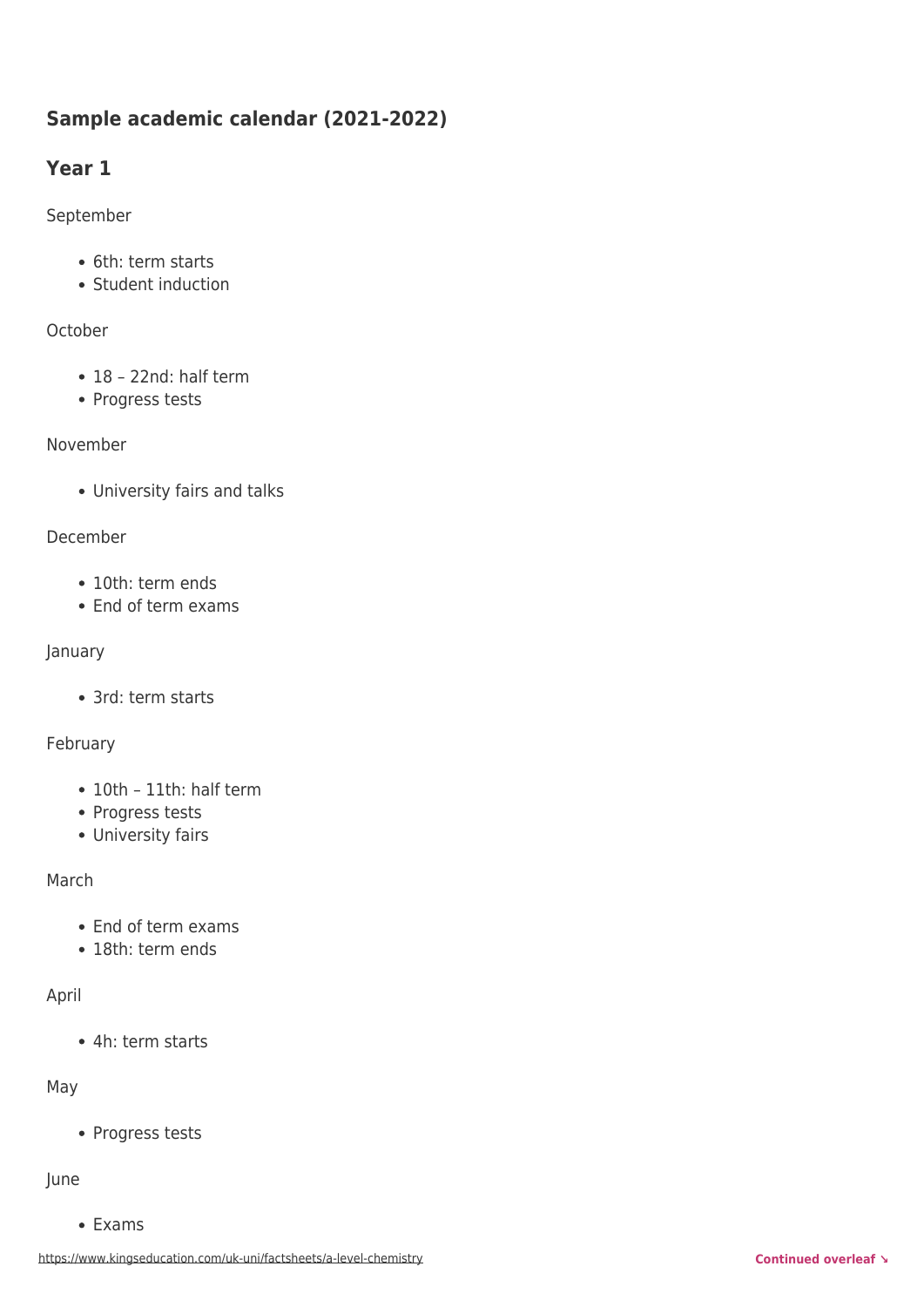• 10th: term ends

## **Year 2**

#### September

5th Sept: term starts

#### October

- 17th 21st: half term
- 15th October: UCAS deadline (Medicine)
- Progress tests

#### November

University fairs and talks

#### December

- 9th: term ends
- End of term exams

#### January

- 2nd: term starts
- 15th January: UCAS deadline (other subjects)

#### February

- 9 10th: half term
- Progress tests

#### March

- 17th: term ends
- Mock exams

#### April

- 3rd: term starts
- Progress tests

#### May

Final exams

June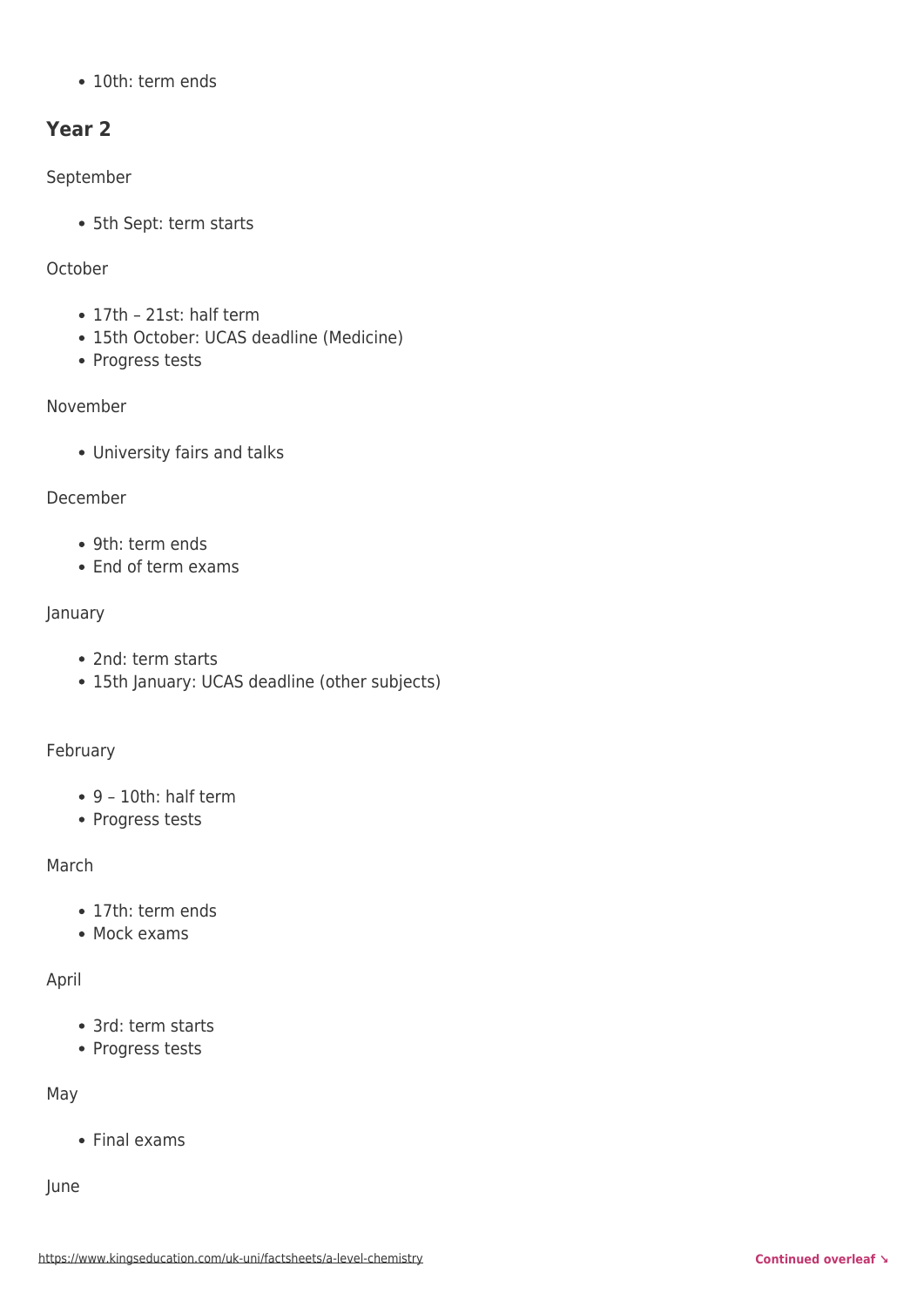• 9th June: term ends

# **Recommended reading**

Below is a list of books which may help you prepare for your studies prior to arrival. Please note that additional books, and online resources such as websites and journals will be shared once you begin your course.

- AQA Chemistry A Level Student Book by Ted Lister, Janet Renshaw
- The Pleasure of Finding Things Out by Richard Feynman
- Periodic Tales by Hugh Aldersey-Williams
- The Disappearing Spoon by Sam Kean
- Uncle Tungsten by Oliver Sachs
- The Shocking History of Phosphorus: A Biography of the Devil's Element by John Emsley

## **Degree progression**

A-level Chemistry, often in conjunction with other science-based subjects, can lead to the following types of degree course.

- Biomedical Sciences
- Biochemistry
- Chemical Engineering
- Dentistry
- Dietetics
- Farth Sciences
- Engineering
- Environmental science
- Geology
- Medical Science
- Medicine
- Optometry
- Pharmacy
- Physiotherapy
- Sports Science
- Veterinary Science

## **Sample alumni progression**

Aysha Ahmad Sharudin

- Chemistry/Biology/Maths/Persian
- University of Exeter (Neuroscience)

Chun Yu Chan

- Chemistry/Biology/Maths/Physics
- Queen's University Belfast (Medicine)

Hon Ming Lam